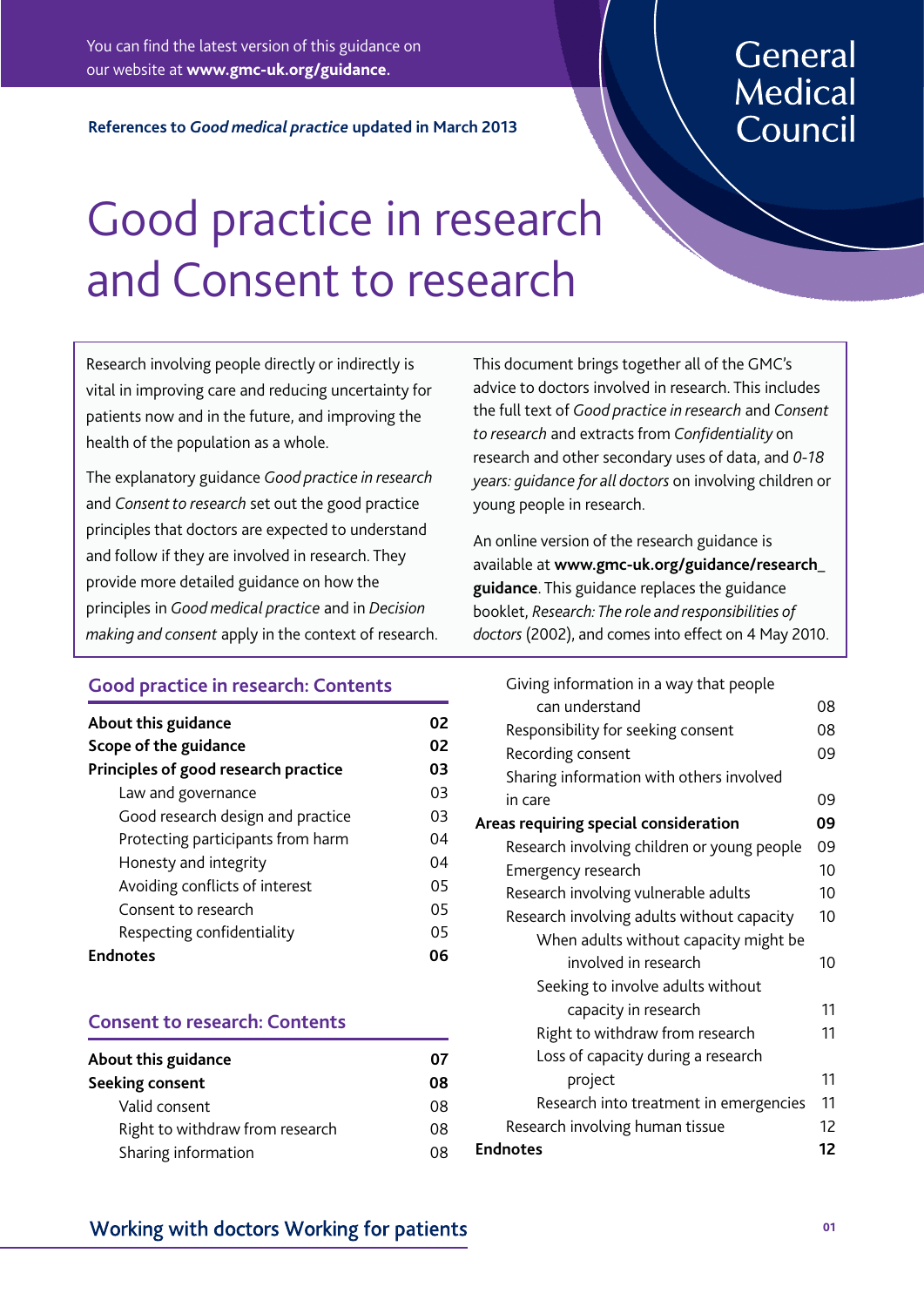# General **Medical** Council

# Good practice in research

# **About this guidance**

In *Good medical practice*, 1 we advise doctors who are involved in research that:

- 7 You must be competent in all aspects of your work, including management, research and teaching.
- 11 You must be familiar with guidelines and developments that affect your work.
- **n** 12 You must keep up to date with, and follow, the law, our guidance and other regulations relevant to your work.
- 67 You must act with honesty and integrity when designing, organising or carrying out research, and follow national research governance guidelines and our guidance.

This explanatory guidance is intended to provide more detailed advice about how to comply with these principles.

It should be read in conjunction with our other guidance, in particular:

- the principles in *Decision making and consent*<sup>2</sup> **n** *Consent to research*, which explains how apply to research
- $\overline{a}$ <sup>n</sup> *Confdentiality: good practice in handling patient information*, 3 which gives guidance on research and other secondary uses of data, and
- <sup>n</sup> *0–18 years: guidance for all doctors*, which gives additional advice on research involving children or young people.

Together, these guidance documents set out the GMC's advice to doctors involved in research. You must use your judgement in applying the principles in the guidance to the types of research you undertake, and to the situations you face in practice as a doctor, whether or not you hold a licence to practise. You must be prepared to explain and justify your decisions and actions. Only serious or persistent failure to follow our guidance that poses a risk to patient safety or public trust in doctors will put your registration at risk.

# **Scope of the guidance**

- Research in this guidance refers to an attempt to derive generalisable new knowledge. Research aims to find out what is best practice by addressing clearly defined questions with systematic and rigorous methods. It includes studies that aim to generate hypotheses as well as those that aim to test them. **1**
- **2** This guidance covers research with people, as well as research involving human tissue and records-based research that does not involve people directly.
- **3** It also applies to clinical trials, which cover a broad range of different types of research involving people.<sup>4</sup> For example, they can test medicines or vaccines, treatments, surgical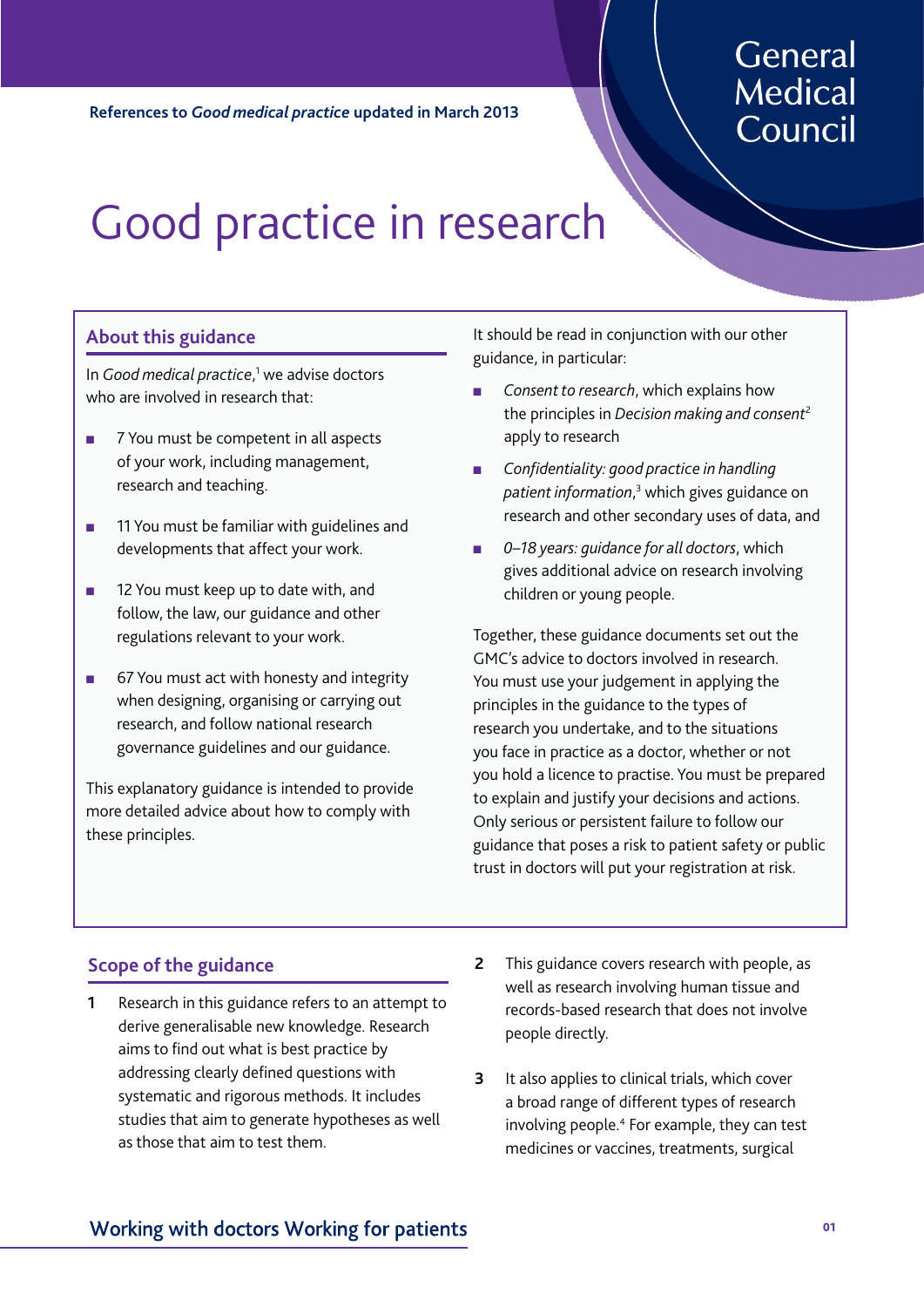procedures, devices, or health prevention or care. A clinical trial of investigational medicinal products is a particular type of trial that is governed by legislation.The key elements of the law for conducting a clinical trial of investigational medicinal products in the UK are set out in annex B.

**4**  This guidance does not apply to clinical audit or service evaluation projects, which aim to measure standards of care.<sup>5</sup> Nor does it cover innovative treatments designed to benefit individual patients. These activities are covered by the standards and principles set out in *Decision making and consent* and *Confdentiality: good practice in handling patient information*.

# **Principles of good research practice**

**5** To protect participants and maintain public confdence in research, it is important that all research is conducted lawfully, with honesty and integrity, and in accordance with good practice. This guidance sets out principles of good research practice, which you must follow if you are involved in research.

#### **Law and governance**

**6** The law and governance arrangements that apply to research are complex and vary depending on the type of research, the participants involved, how it is funded and where in the UK it is undertaken. You must comply with the law, governance arrangements and codes of practice that apply to the research you are undertaking. The legal annexes to this guidance give more detail and links to further information about the relevant legal and governance framework for research (see annex A) and the key elements of the legislation that governs clinical trials of investigational medicinal products in the UK (see annex B).

#### **Good research design and practice**

- **7** You must make sure that research is based on a properly developed protocol that has been approved by a research ethics committee.<sup>6</sup> It must be prepared according to good practice guidance given by government and other research and professional bodies.
- **8** You must make sure that the safety, dignity and wellbeing of participants take precedence over the development of treatments and the furthering of knowledge.<sup>7</sup>
- **9** You must make sure that foreseeable risks to participants are kept as low as possible. In addition, you must be satisfed that:
	- $\blacksquare$  the anticipated benefits to participants outweigh the foreseeable risks, or
	- $\blacksquare$  the foreseeable risks to participants are minimal if the research only has the potential to benefit others more generally.
- **10** You must make sure that decisions at all stages of research, especially for recruitment, are free from discrimination<sup>8</sup> and respect participants' equality and diversity. You should take all reasonable steps to make sure that people eligible to participate in a project are given equal access to take part and the opportunity to benefit from the research. Where appropriate, you should use patient and public involvement groups at all stages of the project to help make sure that the research is well designed and conducted.
- **11** You should make sure that details of a research project are registered on an eligible, publicly available database that is kept updated, where such a database exists.
- **12** You should be satisfed that appropriate monitoring systems are in place to make sure research is being carried out in accordance with the law and good practice.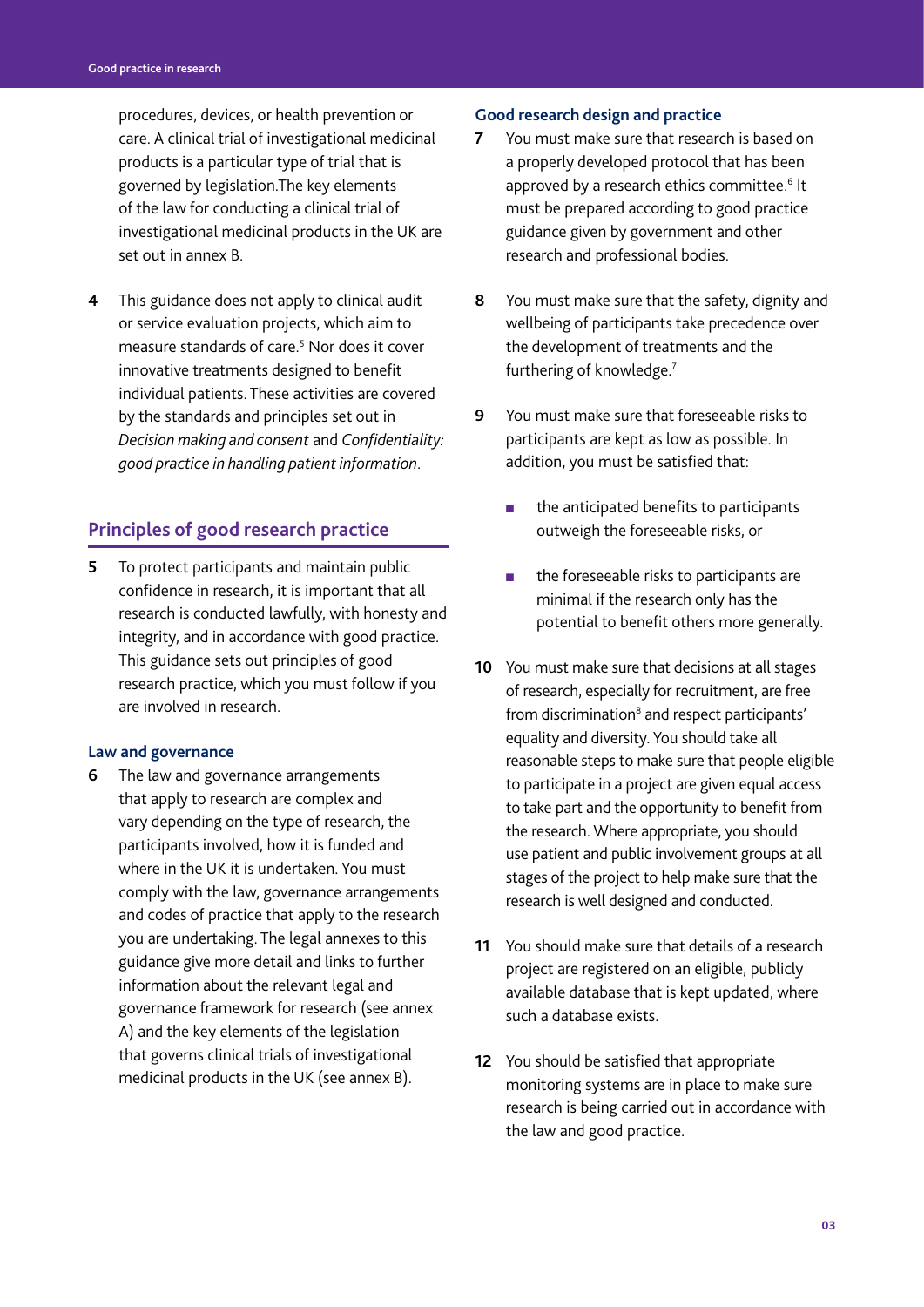- **13** You must keep your knowledge and skills up to date. If you lead a research team, you must make sure that all members of the team have the necessary skills, experience, training and support to carry out their research responsibilities as effectively as possible.
- **14** You should make sure that commercial and other interests do not stop or adversely affect the completion of research. If you are concerned about this you should follow the guidance on raising your concerns in paragraph 19.

#### **Protecting participants from harm**

- **15** You must stop research where the results indicate that participants are at risk of significant harm or, in research involving treatment required by a patient, where no benefit can be expected.
- **16** You must report adverse findings as soon as possible to the affected participants, to those responsible for their medical care, to the research ethics committee, and to the research sponsor<sup>9</sup> or primary funder where relevant. You must make sure that bodies responsible for protecting the public, for example, the Medicines and Healthcare products Regulatory Agency, are [informed.10](https://informed.10)
- **17** You should make sure that participants are not encouraged to volunteer more frequently than is advisable or against their best interests. You should make sure that nobody takes part repeatedly in research projects if it might lead to a risk of signifcant harm to them. You should make sure that any necessary safeguards are in place to protect anybody who may be vulnerable to pressure to take part in research. You must follow our guidance in paragraphs 21-22 of *Consent to research* on involving vulnerable adults in research.
- **18** If a participant is involved in investigations that may contribute to a cumulative long-term risk of harm, for example, radiation from X-rays or radioactive substances, you must consider any previous exposure to the risk and make sure that a record is kept about their participation.<sup>11</sup>
- **19** If you have good reason to believe that participants are at risk of significant harm by taking part in research or by the behaviour of anyone conducting research, you must report your concerns to an appropriate person in your employing or contracting body. If you remain concerned you should inform the research ethics committee and the research sponsor or primary funder. You should follow the guidance in *Raising concerns about patient safety* if you are not sure when or how to raise concerns.
- **20** If you are responsible for acting on concerns raised by colleagues, you must make sure that reporting procedures are in place and that staff are aware of them. If a concern is brought to your attention you must take appropriate action promptly and [professionally.12](https://professionally.12)

#### **Honesty and integrity**

- **21** You must conduct research honestly. If you are concerned about the quality or integrity of the research, including allegations of fraud or misconduct, you must follow the guidance in paragraph 19 on raising concerns. You must report evidence of financial or scientific fraud, or other breaches of this guidance, to an appropriate person in your employing or contracting body, and where appropriate to the GMC or other statutory regulatory bodies.
- **22** You must be open and honest with participants and members of the research team, including non-medical staff, when sharing information about a research project. You must answer questions honestly and as fully as possible.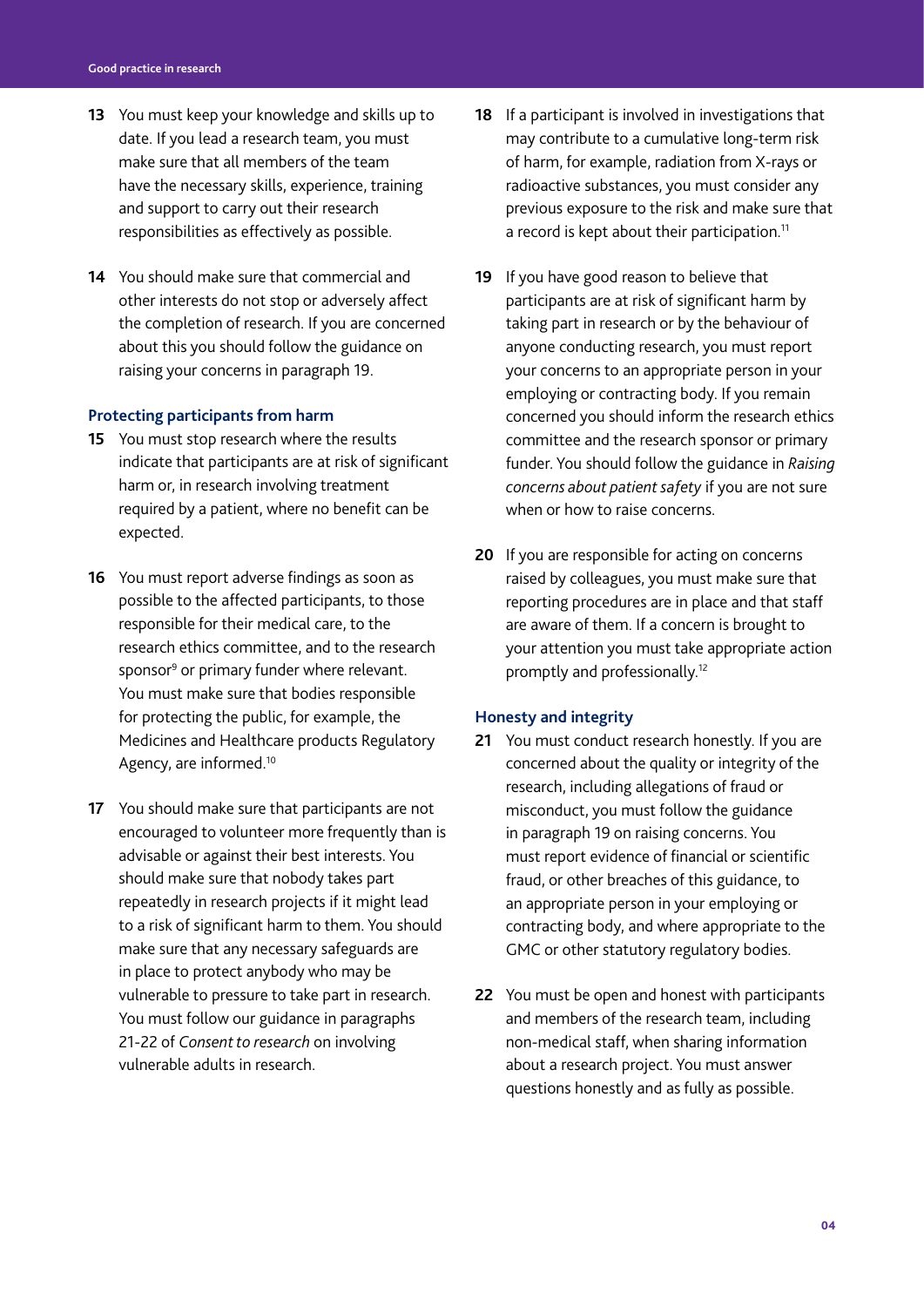- **23** You must make clear, accurate and legible records of research results, as soon as possible after the data are collected. You must keep records for the appropriate period $13$  to allow adequate time for review, further research and audit, or to help resolve any concerns about the data or research project.
- **24** You must report research results accurately, objectively, promptly and in a way that can be clearly [understood.14](https://understood.14) You must make sure that research reports are properly attributed and do not contain false or misleading data. Whenever possible, you should publish research results, including adverse findings, through peerreviewed [journals.15](https://journals.15)
- **25** You should make research findings available to those who might benefit. You should make reasonable efforts to inform participants of the outcome of the research, or make the information publicly available if it is not practical to inform participants directly.

#### **Avoiding conficts of interest**

- **26** You must be open and honest in all financial and commercial matters relating to your research and its funding.
- **27** You must not allow your judgement about a research project to be infuenced, or be seen to be influenced, at any stage, by financial, personal, political or other external interests. You must identify any actual or potential conficts of interest that arise, and declare them as soon as possible to the research ethics committee, other appropriate bodies, and the participants, in line with the policy of your employing or contracting body.

#### **Consent to research**

- **28** You must get consent from participants before involving them in any research project. You must have other valid authority before involving in research adults who lack capacity, or children or young people who cannot consent for themselves.
- **29** You must make sure that people are informed of, and that you respect, their right to decline to take part in research and to withdraw from the research project at any time, with an assurance that this will not adversely affect their relationship with those providing care, or the care they receive.
- **30** When seeking consent for research, you must follow the guidance in *Consent to research* and, where relevant, *Consent: patients and doctors making decisions together*.

#### **Respecting confdentiality**

- **31** You must respect participants' right to confdentiality, and make sure that any data collected as part of a research project are stored securely and in accordance with data protection law and other requirements.
- **32** You must follow the guidance in *Confdentiality: good practice in handling patient information*, in particular the guidance in paragraphs 77–86 and 103–114 on using and disclosing patient information for secondary purposes, if you undertake records-based research that does not involve people directly.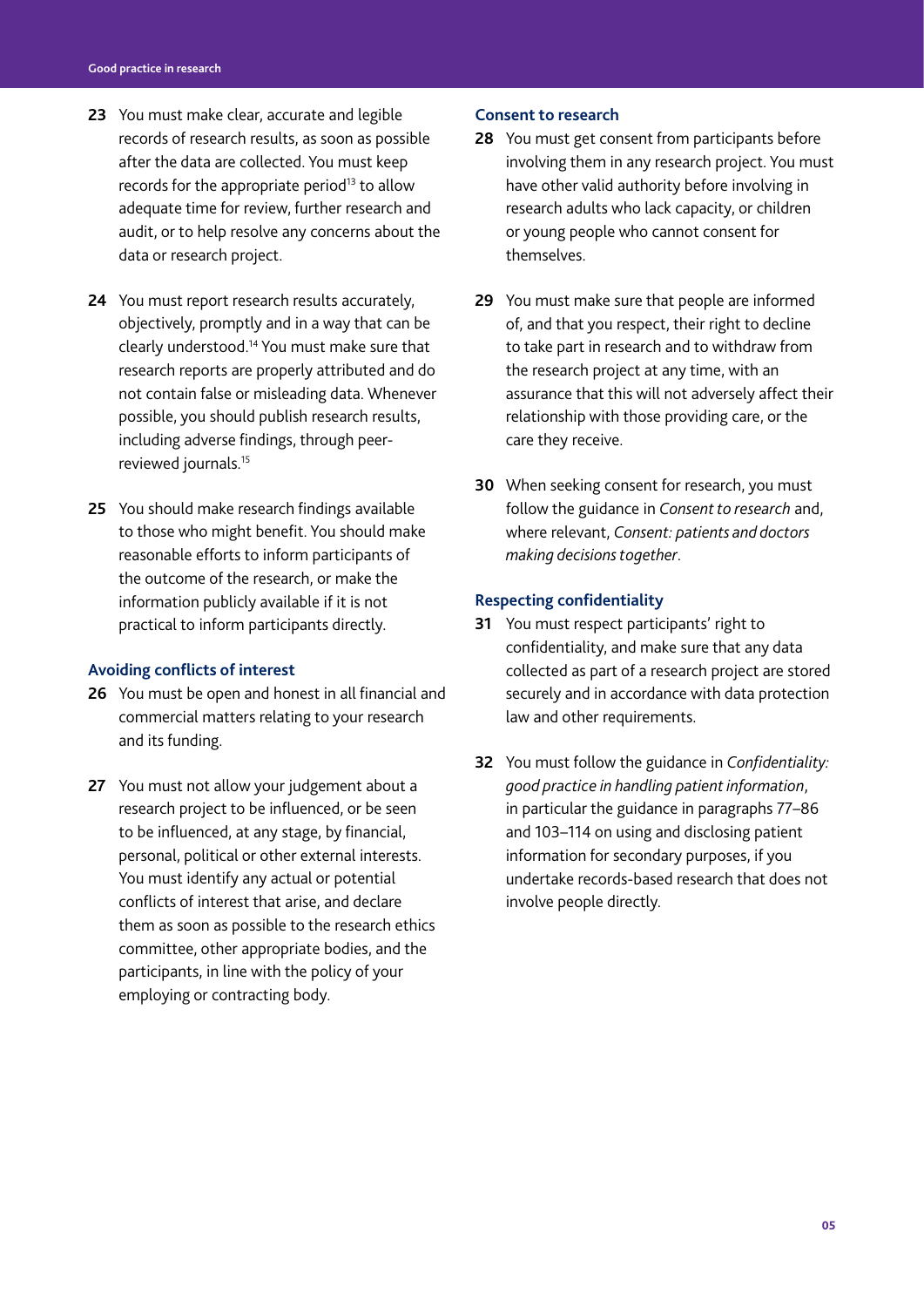#### **Endnotes**

- 1 General Medical Council (2013).
- 2 *Decision making and consent.*
- 3 *[Confdentiality: good practice in handling patient](http://www.gmc-uk.org/guidance/ethical_guidance/confidentiality.asp)  [information.](http://www.gmc-uk.org/guidance/ethical_guidance/confidentiality.asp)*
- 4 The World Health Organization defnes a clinical trial as any research study that prospectively assigns human participants or groups of humans to one or more health-related interventions to evaluate the effects on health outcomes. Clinical trials may also be referred to as interventional trials. Interventions include but are not restricted to drugs, cells and other biological products, surgical procedures, radiologic procedures, devices, behavioural treatments, process-of-care changes, preventive care, etc. This definition includes phase I to phase IV trials.
- 5 The National Research Ethics Service provides definitions of research, clinical audit, service evaluation and surveillance.
- 6 Research ethics committees (RECs) have a responsibility to safeguard the rights, safety, dignity and wellbeing of people participating in research. They review applications for research and give opinions about the proposed participant involvement and whether the research is ethical. Guidance on whether research requires ethical review under either the law or the policy of the UK health departments can be found on the National Research Ethics Service website.
- 7 Update to: World Medical Association Declaration of Helsinki, 2013
- 8 Restricting research participants to subgroups of the population that may be defned, for example, by age, gender, ethnicity or sexual orientation, for legitimate methodological reasons does not constitute discrimination.
- A sponsor is the person, individual or group that takes responsibility for the initiation, management and financing (or arranging 9

the financing) of the research. All research undertaken in the NHS must have a sponsor. You should refer to the Medicines for Human Use (Clinical Trials) Regulations 2004 for a full definition of a sponsor and its responsibilities in clinical trials of investigational medicinal products.

- 10 Medicines and Healthcare products Regulatory Agency
- 11 Further advice is provided in the publication Notes for Guidance on the Clinical Administration of Radiopharmaceuticals and Use of Sealed Radioactive Sources (Administration of Radioactive Substances Advisory Committee, 2006).
- 12 Further advice on responding to incidents and complaints is set out in paragraphs 44-45 of Management for doctors.
- 13 Personal Information in Medical Research (pdf) (Medical Research Council, 2000) provides further advice on how long research records should be kept. The NHS Code of Practice: Records Management (Department of Health, 2006); Records Management: NHS Code of Practice (Scotland) (Scottish Government, 2008); Welsh Health Circular (2000) 71: For The Record (National Assembly for Wales); and Good Management, Good Records (Department of Health, Social Services and Public Safety, Northern Ireland, 2005) all include schedules of the minimum periods for which research records should be kept.
- 14 The EQUATOR Network website provides advice on good practice in reporting health research.
- 15 Further information on publication and authorship is provided in section 3.15 of the Code of Practice for Research: Promoting good practice and preventing misconduct (UK Research Integrity Office, 2009).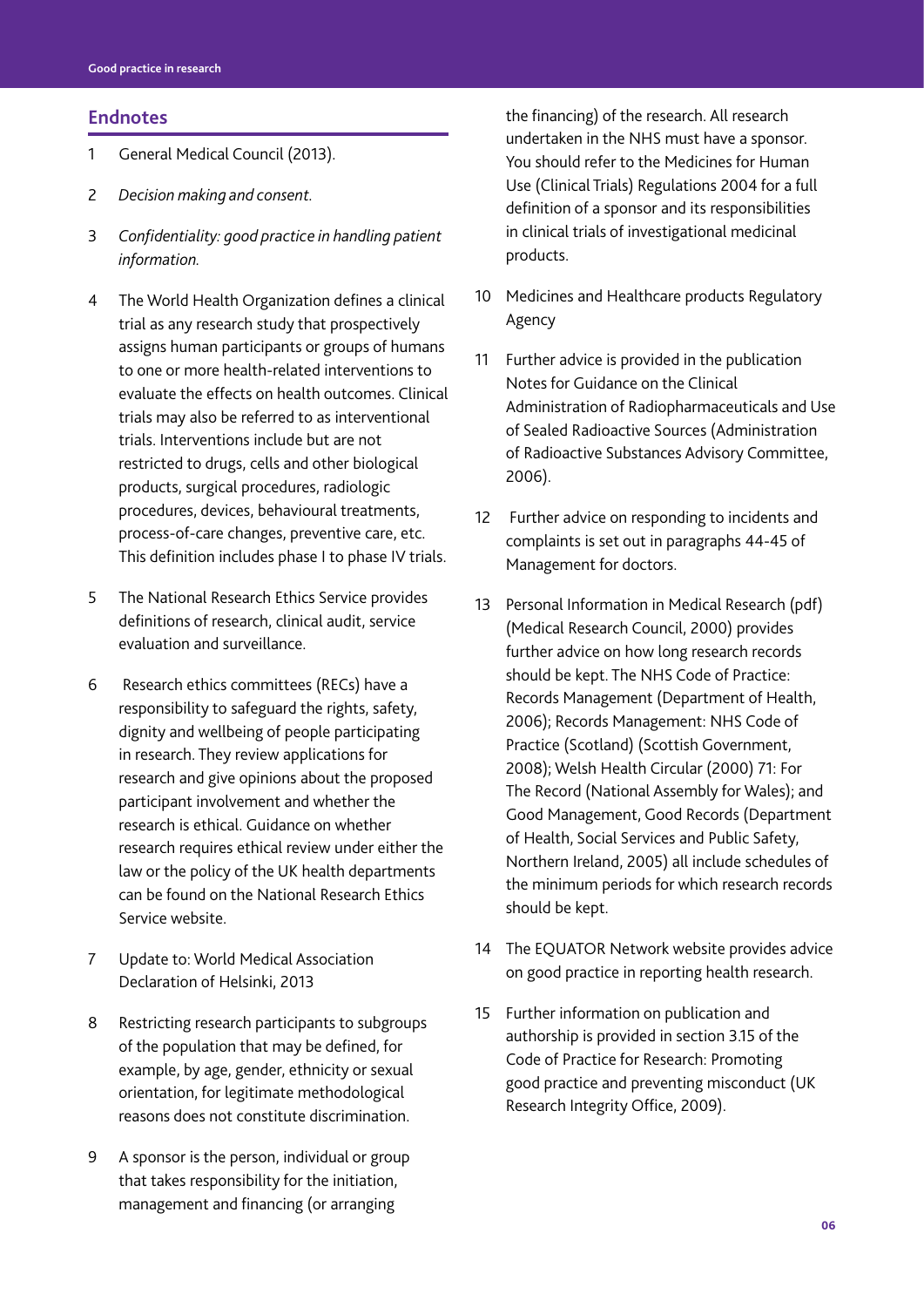# General **Medical** Council

# Consent to research

# **About this guidance**

In *Good medical practice*, 1 we advise doctors who are involved in research that:

 $\blacksquare$  17 You must be satisfied that you have consent or other valid authority before you carry out any examination or investigation, provide treatment or involve patients or volunteers in teaching or research.

Our guidance *Decision making and consent*2 sets out the principles of good practice in making decisions in partnership with patients. That guidance focuses on decision making in the context of investigations and treatment, but the principles apply more widely, including to decisions on taking part in research. It gives advice on sharing information, discussing side effects, complications and other risks, and making and recording decisions. When relevant, you must follow the principles it sets out when seeking people's consent to take part in research.

This supplementary guidance is intended to explain how good practice principles in making decisions and seeking consent apply to research. It also provides advice on involving in research children or young people, vulnerable people, and people who lack capacity to consent.

Annex B explains the key elements of the legislation for seeking people's consent to take part in clinical trials of investigational medicinal products.<sup>3</sup>

You should read this guidance in conjunction with our other guidance, in particular:

- Good practice in research, which sets out the principles on which good practice in research is founded,
- $\overline{a}$ <sup>n</sup> *Confdentiality: good practice in handling patient information*, 4 which gives guidance on research and other secondary uses of data, and
- <sup>n</sup> *0–18 years: guidance for all doctors*, which gives additional advice on research involving children or young people.

Together, these guidance documents set out the GMC's advice to doctors involved in research. You must use your judgement in applying the principles in the guidance to the types of research you undertake, and to the situations you face in practice as a doctor, whether or not you hold a licence to practise. You must be prepared to explain and justify your decisions and actions. Only serious or persistent failure to follow our guidance that poses a risk to patient safety or public trust in doctors will put your registration at risk.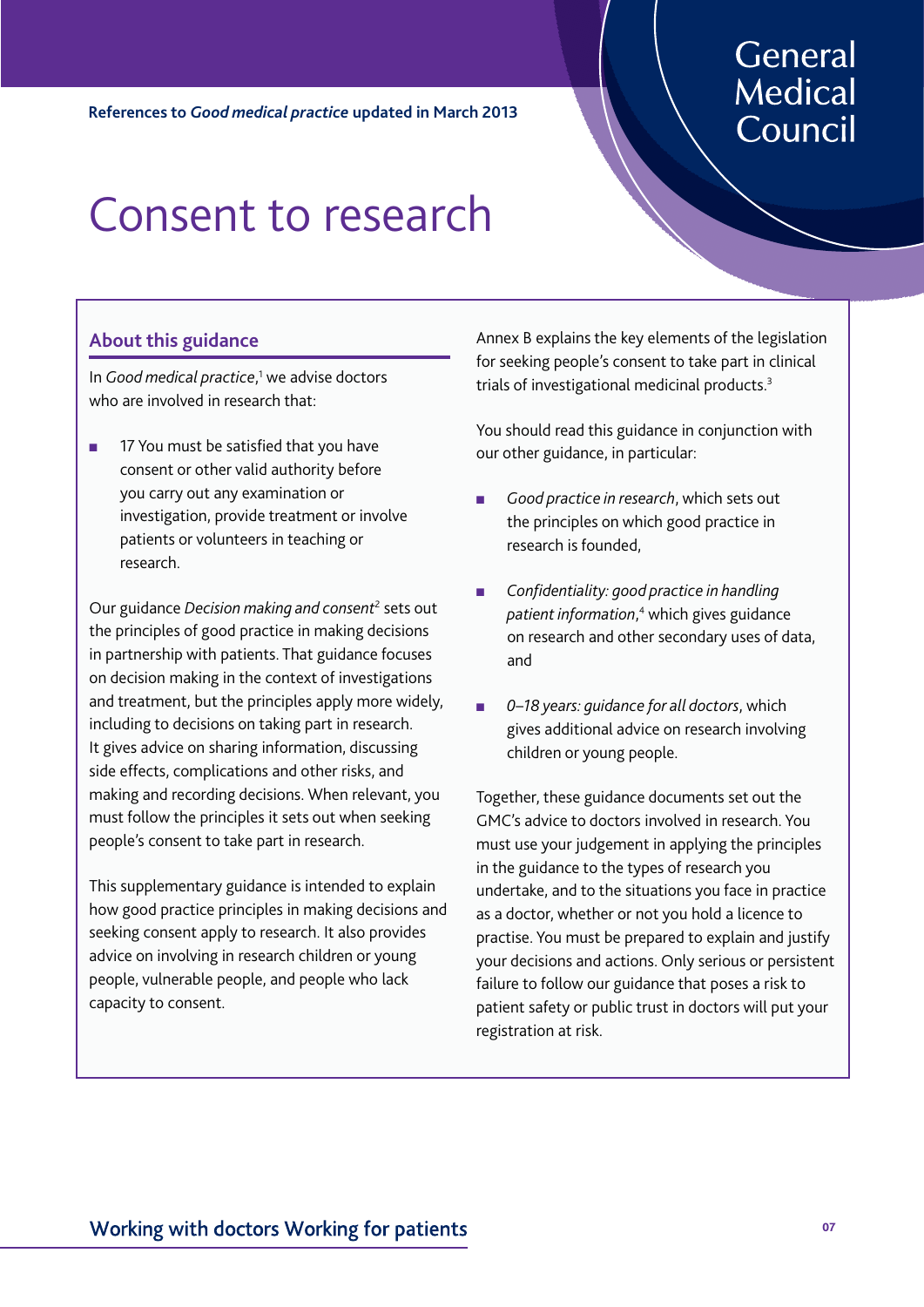### **Seeking consent**

#### **Valid consent**

- **1** Seeking consent is fundamental in research involving people. Participants' consent is legally valid and professionally acceptable only if they have the capacity to decide whether to take part in the research, have been properly informed, and have agreed to participate without pressure or coercion.
- **2** When conducting research involving people who cannot consent for themselves, you must follow the guidance that applies, such as the advice on research involving children or young people in paragraphs 14–20 and on adults who lack capacity in paragraphs 23–35.

#### **Right to withdraw from research**

**3** You must make sure that people are informed of, and that you respect, their right to decline to take part in research and to withdraw from the research project at any time, with an assurance that this will not adversely affect their relationship with those providing care or the care they receive. You should tell people if the treatment options available to them might be affected by a decision to withdraw from a research project.

#### **Sharing information**

- **4** You must give people the information they want or need in order to decide whether to take part in research. How much information you share with them will depend on their individual circumstances. You must not make assumptions about the information a person might want or need, or their knowledge and understanding of the proposed research project.
- **5** In most cases, the information people will need to decide whether to take part in research will be included in the participant information sheet. The National Research Ethics Service gives advice on the design of information sheets and consent forms, and the key points they should cover. You should follow that advice if you are developing information sheets or consent forms $<sup>5</sup>$ </sup>

**6** You should give people any further information they ask for. This might include a copy of the protocol approved by a research ethics committee (subject to considerations of confidentiality, commercial privilege or the possible undermining of the purpose of the study). You should make sure people have the details of an individual or organisation they can contact to discuss the research project and get further information.

## **Giving information in a way that people can understand**

- **7** You must make sure that people are given information in a way that they can understand. You should check that people understand the terms that you use and any explanation given about the proposed research method. If necessary, you should support your discussions with simple and accurate written material or visual or other aids.
- **8** You must make sure, whenever practical, that arrangements are made to meet people's language, communication and other support needs. It is important to make sure that people who require additional assistance are not excluded from research and from the benefits that research can offer them and the wider groups to which they belong.

#### **Responsibility for seeking consent**

- **9** If you are responsible for seeking consent, you must understand the research project, including what the project will involve and any anticipated benefits and foreseeable risks.
- **10** If you delegate the responsibility to someone else, you must make sure they have sufficient understanding of the research project, and the appropriate skills and competence to seek consent.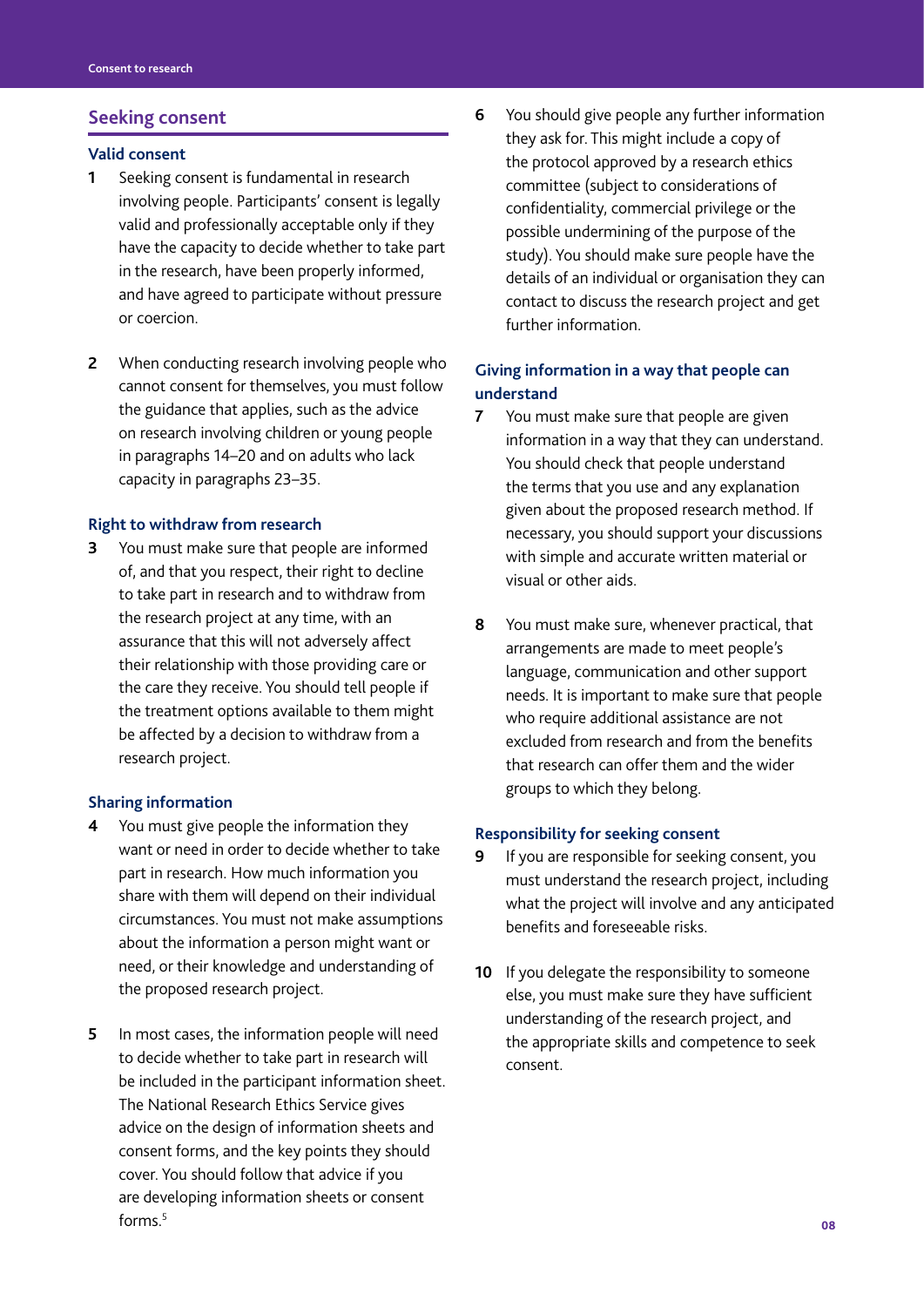#### **Recording consent**

**11** You should record the key elements of your discussion with people about their decision to take part in research. If practical, you should ask them, or someone with valid authority, to give written consent. It is a legal requirement to get written consent from participants in clinical trials of investigational medicinal products.6

## **Sharing information with others involved in care**

- **12** With the participant's consent, you should usually inform their GP and other clinicians responsible for their care about their involvement in a research project, and you should provide the doctors with any other information necessary for the participant's continuing care. You should follow this advice regardless of whether the participant is a patient or a healthy volunteer.
- **13** If a participant objects to information being shared in this way, you should explain to them the potential consequences of not sharing information. If the participant continues to object, you must respect their wishes, unless sharing the information is justifed in the public interest.7

## **Areas requiring special consideration**

#### **Research involving children or young people**

**14** When considering involving children or young people in research, you must follow the advice in 0-18 years: guidance for all doctors.<sup>8</sup> It gives advice on the circumstances in which children or young people can be involved in research, effective communication with children and young people, and assessing capacity to consent. It also explains the different legal requirements across the UK for 16 and 17-year olds who lack capacity to consent.

- **15** There are particular considerations in relation to seeking and acting on consent for children or young people to participate in research. As part of seeking approval for the project from a research ethics committee, you must clearly explain the arrangements for getting consent and seek advice if necessary.
- **16** Before involving a child or young person in research you must get consent from a parent.<sup>9</sup> but you should get consent from both parents, if possible, particularly if the research involves more than low or minimal risk of harm. If a parent is under 16 years of age, you must get consent from them if they have the capacity to make a decision about whether their child should take part in the research project. If a child or young person is able to consent for themselves, you should still consider involving their parents, depending on the nature of the research.
- **17** You should aim to reach a consensus with parents about a child or young person's participation in research. If disagreements arise it is usually possible to resolve them informally, and you should follow the advice in paragraphs 92–93 *Decision making and consent*. If disagreements cannot be resolved informally, you should not involve the child or young person in research, unless the treatment can be accessed only as part of a research project and you assess that it is in their best interests. In these circumstances, if the decision about entering the child or young person in research has significant consequences for the child or young person, you should seek legal advice about whether you should apply to the appropriate court for an independent ruling.
- **18** You should be familiar with the guidance on involving children or young people in research published by other relevant organisations,10 for example, the Medical Research Council, the Royal College of Paediatrics and Child Health, the Royal College of Physicians of London, and the British Medical Association.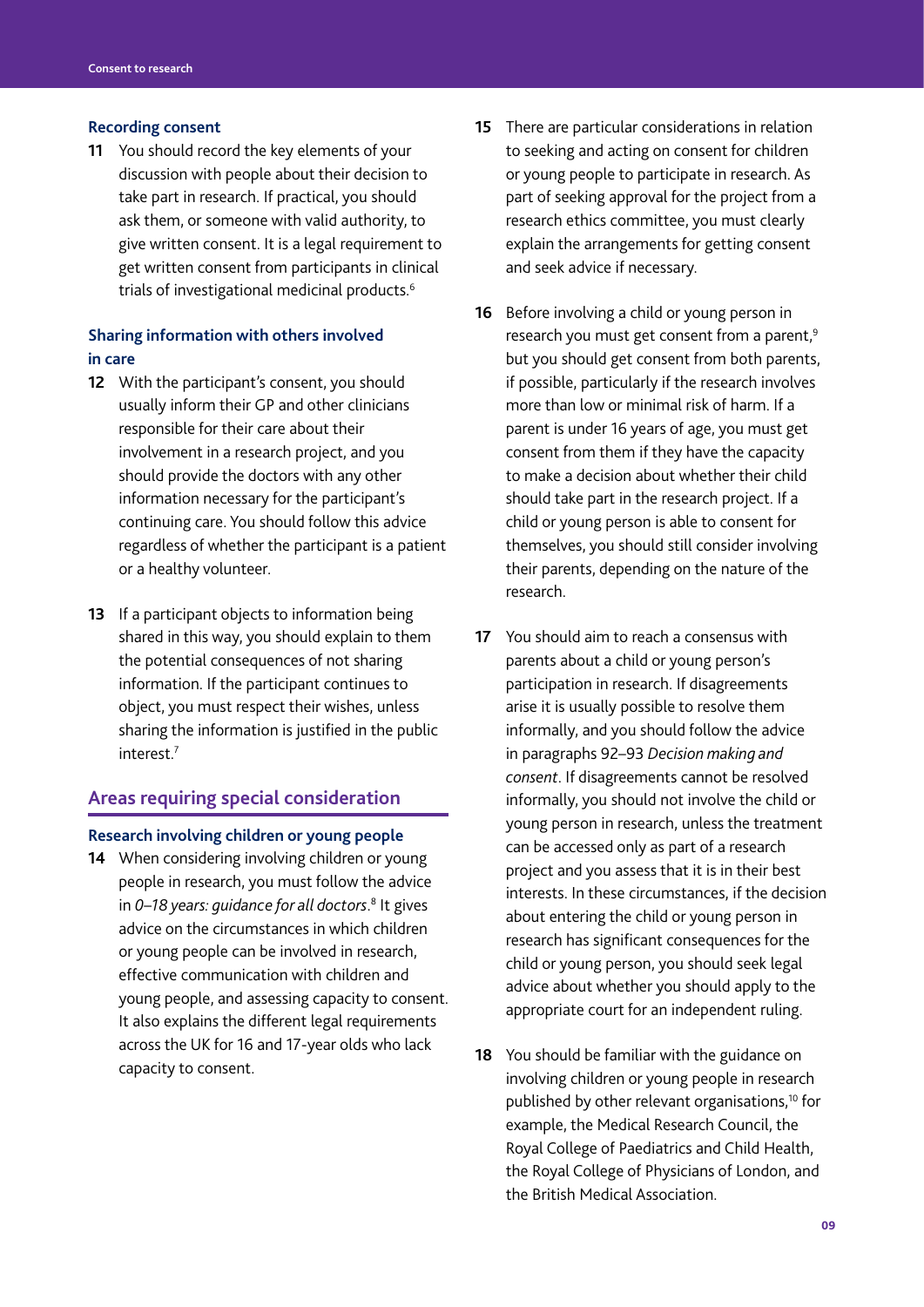Annex B contains specific advice on some of the legal requirements for involving children or young people under 16 in clinical trials of investigational medicinal products.

#### **Emergency research**

- **19** Circumstances may arise where involvement in research has the potential to benefit a child or young person who lacks capacity, but an urgent decision about the child's involvement needs to be made before it is possible to get consent from a parent. This may arise because a parent cannot reasonably be contacted, or they do not have capacity to consent because of their own condition or distress. In such cases you can involve a child or young person in research if you have the approval of a research ethics committee for such recruitment. You must seek the consent of a parent as soon as possible to continue involving them in the project.
- 20 There are specific legal requirements that relate to involving children or young people under 16 in emergency clinical trials of investigational medicinal products. Annex B contains further guidance on the legal requirements in these circumstances.

#### **Research involving vulnerable adults**

**21** Some adults with capacity may be vulnerable to pressure to take part in research. You should be aware that their health or social circumstances might make them vulnerable to pressure from others. Vulnerable adults may be, for example, living in care homes or other institutions, or have learning difficulties or mental illness. In these circumstances, it is particularly important that you check whether they need any additional support to understand information or to make a [decision.11](https://decision.11) You must make sure that they know they have the right to decline to participate in research, and that they are able to decline if they want to. The Royal College of Physicians of London provides further guidance on involving vulnerable groups in research.<sup>12</sup>

**22** You should raise concerns with a senior colleague, or your employing or contracting organisation, if systems are not in place to provide the additional support that vulnerable adults may need to make a decision about taking part in research. If you are not sure when or how to raise concerns, you should follow the guidance in Raising concerns about patient safety.<sup>13</sup>

#### **Research involving adults without capacity**

- **23** This section gives guidance about specific issues in research involving adults who lack capacity. It sets out the key elements of the law that governs the involvement of people over 16 who lack capacity to consent. Annex A contains a summary of the law in this area, and annex B explains the key elements of the legislation that governs clinical trials of investigational medicinal products in the UK.
- **24** You must assess an adult's capacity to make a particular decision at the time it needs to be made. You must follow the guidance in paragraphs 76, 78, 79 and 84–86 of *Decision making and consent*, 14 which gives advice on maximising a person's ability to make decisions, and on assessing capacity.

## *When adults without capacity might be involved in research*

- **25** You must only undertake research involving an adult who lacks capacity if it is related to their incapacity or its treatment. You must not involve in research adults who lack capacity if the same or similar research could be undertaken by involving only people with capacity.
- **26** You should only involve in research adults who lack capacity, including clinical trials of investigational medicinal products, if the research is expected to provide a benefit to them that outweighs the risks. Research, not including clinical trials of investigational medicinal products, may also involve adults who lack capacity if the research is not expected to provide a direct benefit to them but is expected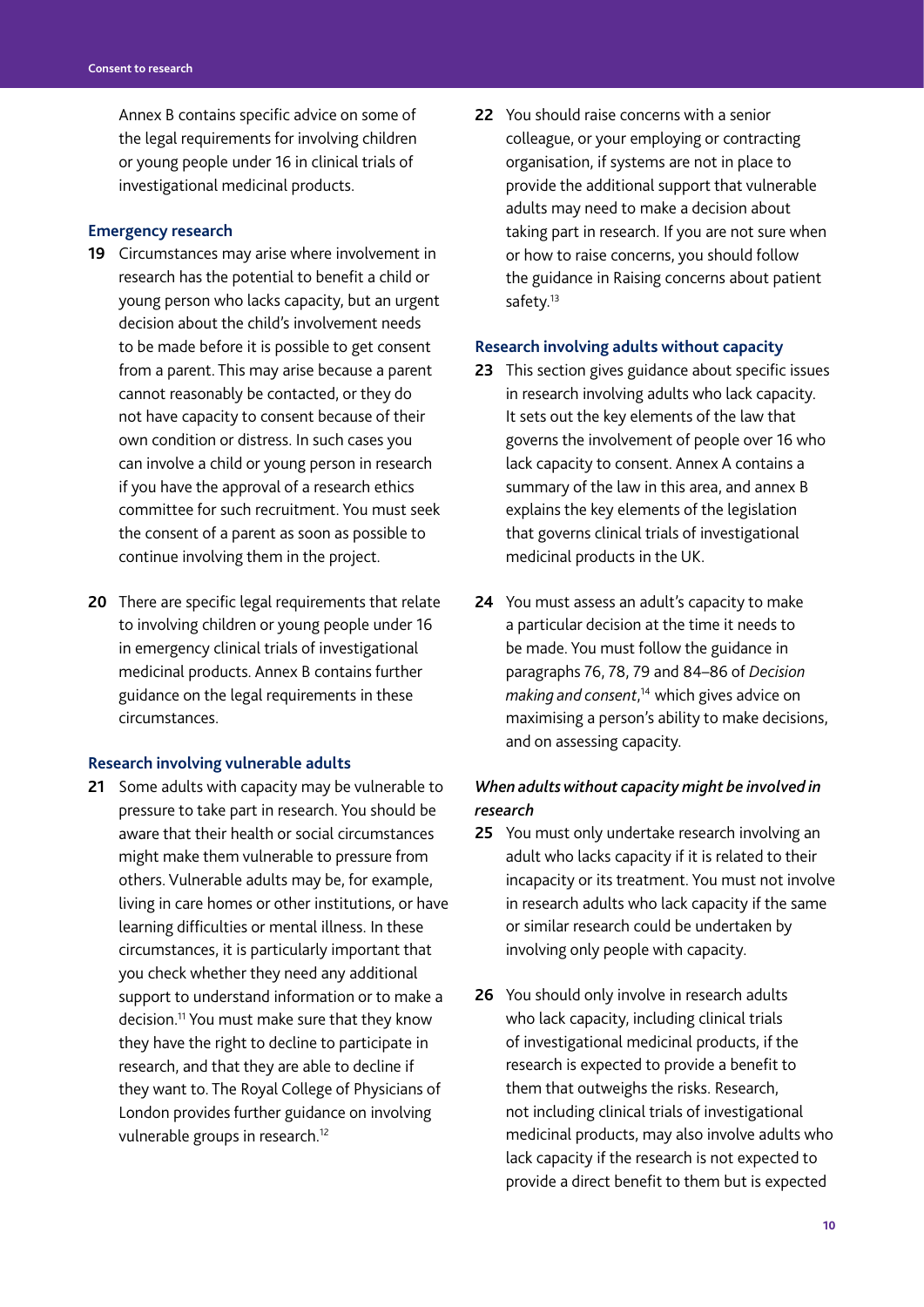to contribute to the understanding of their incapacity, leading to an indirect benefit to them or others with the same incapacity, and if the risks are minimal. This means that the person should not suffer harm or distress by taking part. In all research involving adults who lack capacity, you must make sure that the foreseeable risks are kept as low as possible.<sup>15</sup>

# *Seeking to involve adults without capacity in research*

- **27** You should consider the views of people close to the adult who lacks capacity to consent before involving that person in a research project. They are often best placed to know the person's wishes about taking part in research. In clinical trials of investigational medicinal products, you must get consent from a legal representative.<sup>16</sup>
- **28** Under the *Mental Capacity Act 2005* (in England and Wales) you must consult a consultee<sup>17</sup> about whether the adult who lacks capacity should take part in the research, and what they think that person's wishes would be if they had capacity to decide for themselves. If the consultee considers that they probably would not wish to take part, you must not include them in the research. Under the *Adults with Incapacity (Scotland) Act 2000*, you must get consent from any guardian or welfare attorney who has power to consent to the adult's participation in research or, if there is no such guardian or welfare attorney, from the person's nearest [relative.18](https://relative.18)
- **29** If you are seeking to involve an adult who has lost capacity to consent, for example, through onset or progress of a condition that has impaired their capacity, such as dementia, you should take all reasonable steps to find out whether they have previously indicated their wishes about participating in future research, including any refusal to participate. You must consider any evidence of the person's previously expressed preferences, such as an advance statement or decision.<sup>19</sup>

#### *Right to withdraw from research*

**30** You must make sure that a participant's right to withdraw from research is respected. You should consider any sign of objection, distress or indication of refusal, whether or not it is spoken, as implied refusal. Under the *Mental Capacity Act 2005* (in England and Wales) you should usually withdraw the participant from the research if the consultee considers that they would wish to be withdrawn. In clinical trials of investigational medicinal products, the legal representative can withdraw the participant from the trial at any time.

#### *Loss of capacity during a research project*

- **31** Some people with capacity will consent to take part in research, but then may lose capacity before the end of the project. If you become aware that a participant has lost capacity, you should consider carefully the benefits and harm that could occur from their continued participation in the research, and you must follow the law that applies where you work.<sup>20</sup>
- **32** If you are seeking to involve a person in research who you believe may lose capacity during the course of the project, you should consider seeking their views about the circumstances in which they would wish to continue to participate. You should explain to them the steps that would be taken to decide whether they should continue to take part and how their wishes, if known, would be taken into account.

#### *Research into treatment in emergencies*

- **33** You may want to undertake urgent research into procedures or treatments used in emergencies when a person is unconscious or otherwise unable to make a decision. In an emergency situation it is not always possible to get consent to involve a person in research using the standard consent procedures.
- **34** The *Mental Capacity Act 2005* permits urgent research in emergencies to start when it is not practical to consult someone about involving a person who lacks capacity in research. In this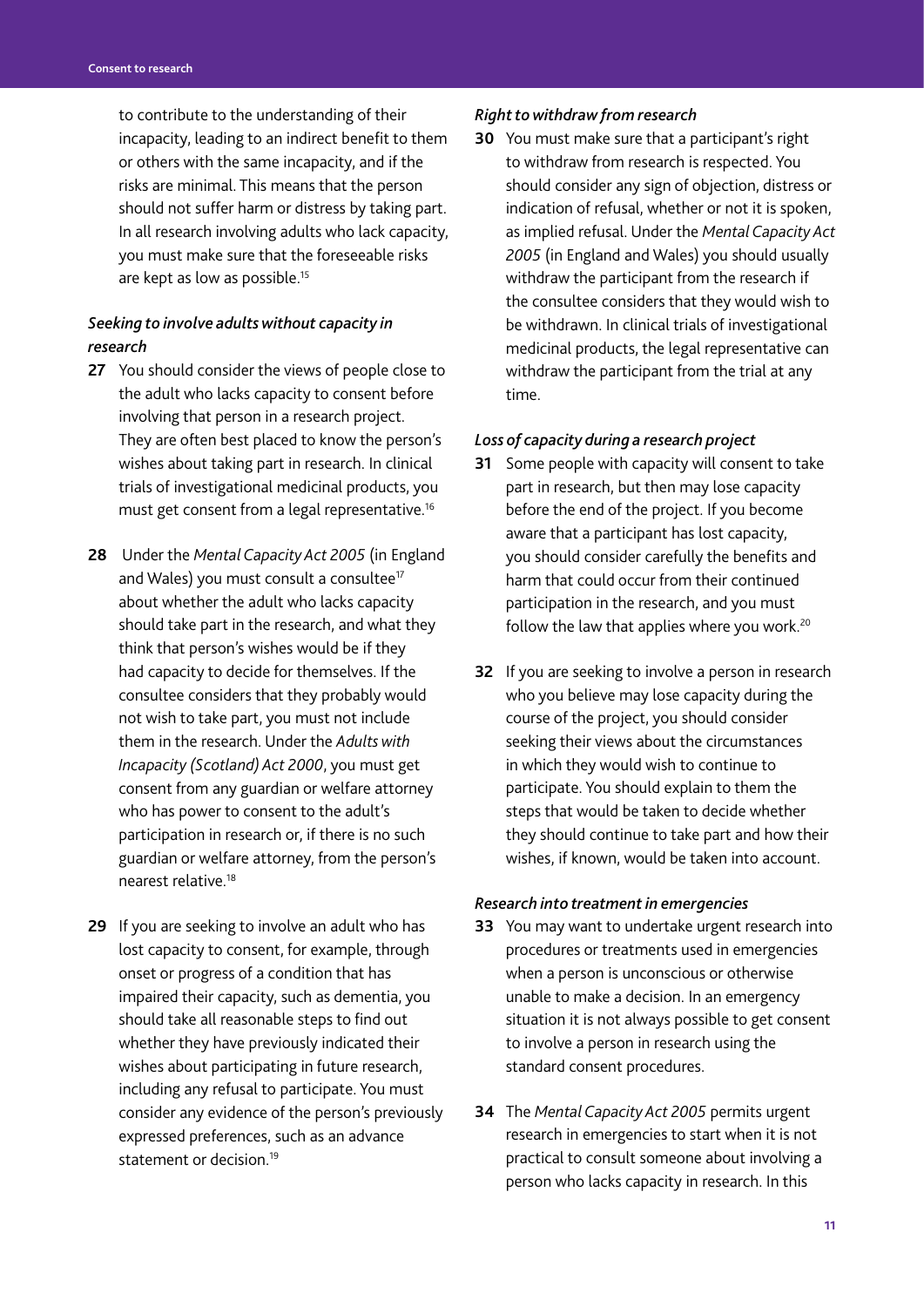situation you must either get agreement from a doctor not involved in the research, or follow a procedure approved by a research ethics committee. Similarly, you can start a clinical trial of investigational medicinal products when it needs to be undertaken urgently if you cannot get the consent of a legal representative, as long as a research ethics committee has given approval for such action. The *Adults with Incapacity (Scotland) Act 2000* provides for emergency clinical trials of investigational medicinal products but not for other types of emergency research. If this situation arises you should seek legal advice on how to proceed.

**35** You must follow the law on continuing to involve in emergency research an adult who lacks capacity. You must get consent from the adult as soon as possible if they recover capacity.

#### **Research involving human tissue**

- **36** You must keep up to date with, and comply with, the laws and codes of practice that apply to the use in research of human organs, tissue and cells. The Human Tissue Authority (HTA) publishes a number of codes of practice,<sup>21</sup> including those on consent and research, which advise on the issues you should consider when seeking consent for the purpose of research.
- **37** In England, Wales and Northern Ireland, the *Human Tissue Act 2004* requires consent<sup>22</sup> to be obtained before the storage and use of a living person's organs, tissue or cells for the purpose of research in connection with disorders in, or the functioning of, the human body. In a number of specific circumstances, there are exceptions to the consent requirements; for example, a living person's organs, tissue or cells may be stored and used without consent if the researcher is unable to identify the person it has come from, and if it is used for a specific research project that has been approved by a research ethics committee. The *Human Tissue Act 2004* also requires consent to be obtained for the removal,

storage and use of a deceased person's organs, tissue and cells for the purpose of research in connection with disorders in, or the functioning of, the human body. Regulations<sup>23</sup> made under the *Human Tissue Act 2004* permit the use and storage of organs, tissue or cells from adults who lack capacity for research under certain circumstances.

- **38** The *Human Tissue (Scotland) Act 2006* requires authorisation to be obtained before the storage and use of a deceased person's organs, tissue or cells for the purposes of research.<sup>24</sup> The Act does not cover the storage and use of tissue from living people for the purposes of research.
- **39** The *Medicines for Human Use (Clinical Trials) Regulations 2004* apply to the use of tissue in clinical trials of investigational medicinal products.

#### **Endnotes**

- 1 Good medical practice (2013).
- 2 *Decision making and consent*
- 3 Under the *Medicines for Human Use (Clinical Trials) Regulations* 2004 a clinical trial means 'any investigation in human subjects, other than a non-interventional trial, intended –
	- $\overline{a}$ **a** to discover or verify the clinical, pharmacological or other pharmacodynamic effects of one or more medicinal products,
	- $\mathbf b$ **b** to identify any adverse reactions to one or more such products, or
	- $\mathsf{C}$ **c** to study absorption, distribution, metabolism and excretion of one or more such products, with the object of ascertaining the safety or efficacy of those products'.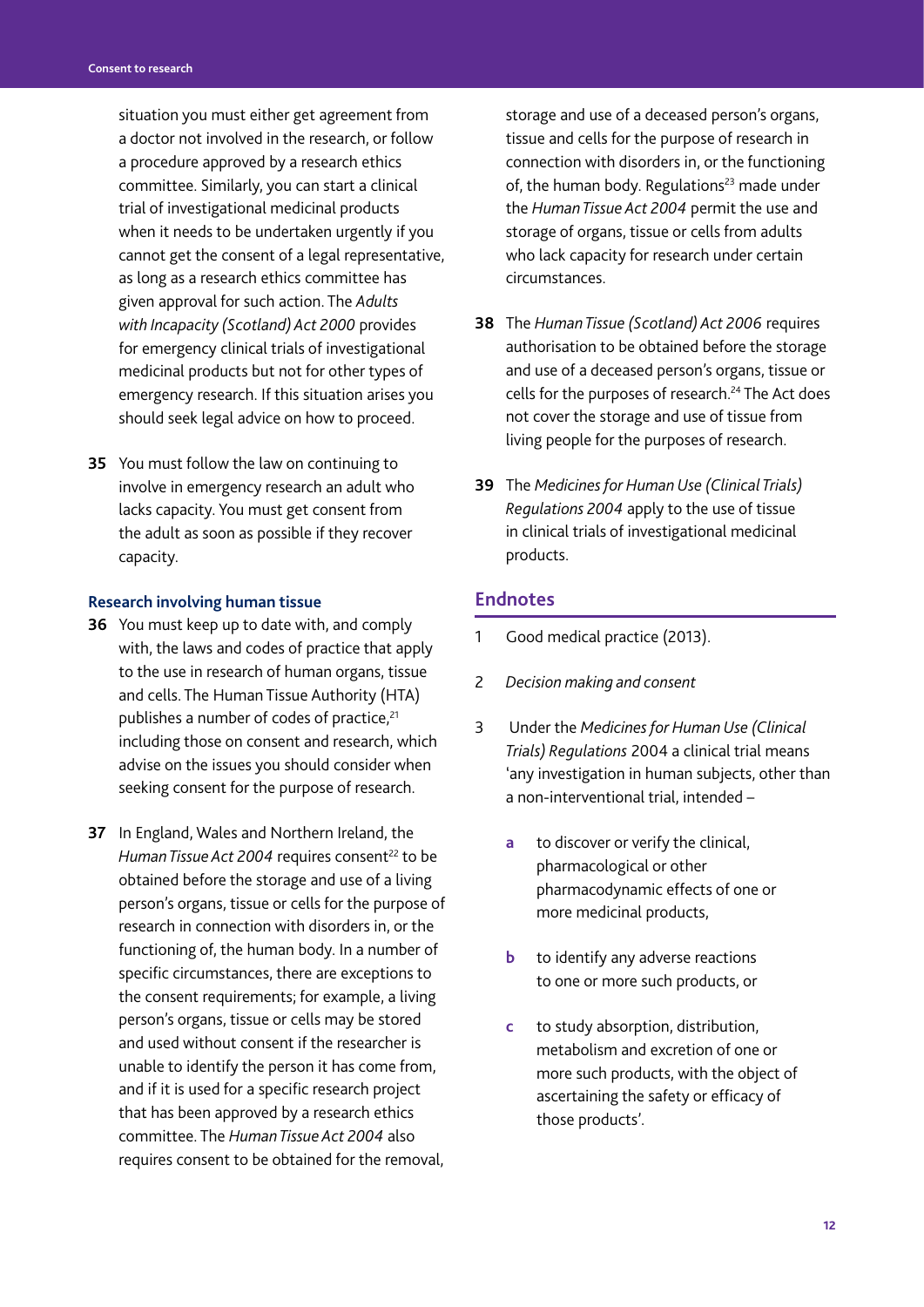An investigational medicinal product 'means a pharmaceutical form of an active substance or placebo being tested, or to be tested, or used, or to be used, as a reference in a clinical trial, and includes a medicinal product which has a marketing authorization but is, for the purposes of the trial -

- $\overline{a}$ **a** used or assembled (formulated or packaged) in a way different from the form of the product authorised under the authorization,
- $\mathbf b$ **b** used for an indication not included in the summary of product characteristics under the authorization for that product, or
- $\mathbf{c}$ **c** used to gain further information about the form of that product as authorised under the authorization'.
- 4 *[Confdentiality: good practice in handling](http://www.gmc-uk.org/guidance/ethical_guidance/confidentiality.asp)  [patient information](http://www.gmc-uk.org/guidance/ethical_guidance/confidentiality.asp)*.
- 5 Information & consent forms. Guidance for researchers and reviewers (pdf) (National Research Ethics Service, 2011).
- 6 In clinical trials of investigational medicinal products, consent is only valid if it is recorded in writing. If the person is unable to give written consent, for example, if they have a disability which means that they cannot write, they can give consent orally in the presence of at least one witness and this must be recorded in writing.
- 7 Paragraphs 26–33 of *Confdentiality: good practice in handling patient information* provide further advice on sharing information with others involved in care.
- 8 *0–18 years: guidance for all doctors.*
- 9 References to parent or parents in this guidance mean those with parental responsibility for the child. See appendix 2 of 0-18 years: guidance for all doctors for an explanation of this term. You should also consider the views of others who are close to the child or young person but who do not have parental responsibility.
- 10 *Medical research involving children* (pdf) (Medical Research Council, 2004), *Guidelines for the ethical conduct of medical research involving children* (Royal College of Paediatrics and Child Health: Ethics Advisory Committee, 2000), *Guidelines on the practice of ethics committees in medical research with human participants* (Royal College of Physicians, 2007).
- 11 Paragraphs 11, 13b, 21, 27–29 of *Decision making and consent* provide guidance on sharing information.
- 12 *Guidelines on the practice of ethics committees in medical research with human participants* (Royal College of Physicians, 2007).
- 13 *Raising concerns about patient safety.*
- 14 *Decision making and consent.*
- 15 For the legal requirements to involve an adult without capacity in research see the *Mental Capacity Act 2005* (section 31) and the *Mental Capacity Act 2005* Code of Practice (chapter 11, paragraphs 11.9-11.19); *Adults with Incapacity (Scotland) Act 2000* (section 51); *Medicines for Human Use (Clinical Trials) Regulations 2004*  (schedule 1, part 5).
- 16 A legal representative under the *Medicines and Human Use (Clinical Trials) Regulations* 2004 means a person who is suitable to act as a legal representative for a minor (under 16) or an adult who lacks capacity for the purpose of the trial and is available and willing to do so. They must not be involved in the conduct of the trial. For trials involving adults who lack capacity in Scotland, a legal representative means any guardian or welfare attorney who has power to consent, or the adult's nearest relative. In all cases, if there is no such person, a doctor not connected with the conduct of the trial but who is responsible for the medical treatment of the minor or adult, or a person nominated by the relevant healthcare provider can be approached. You should refer to the regulations for a full description.